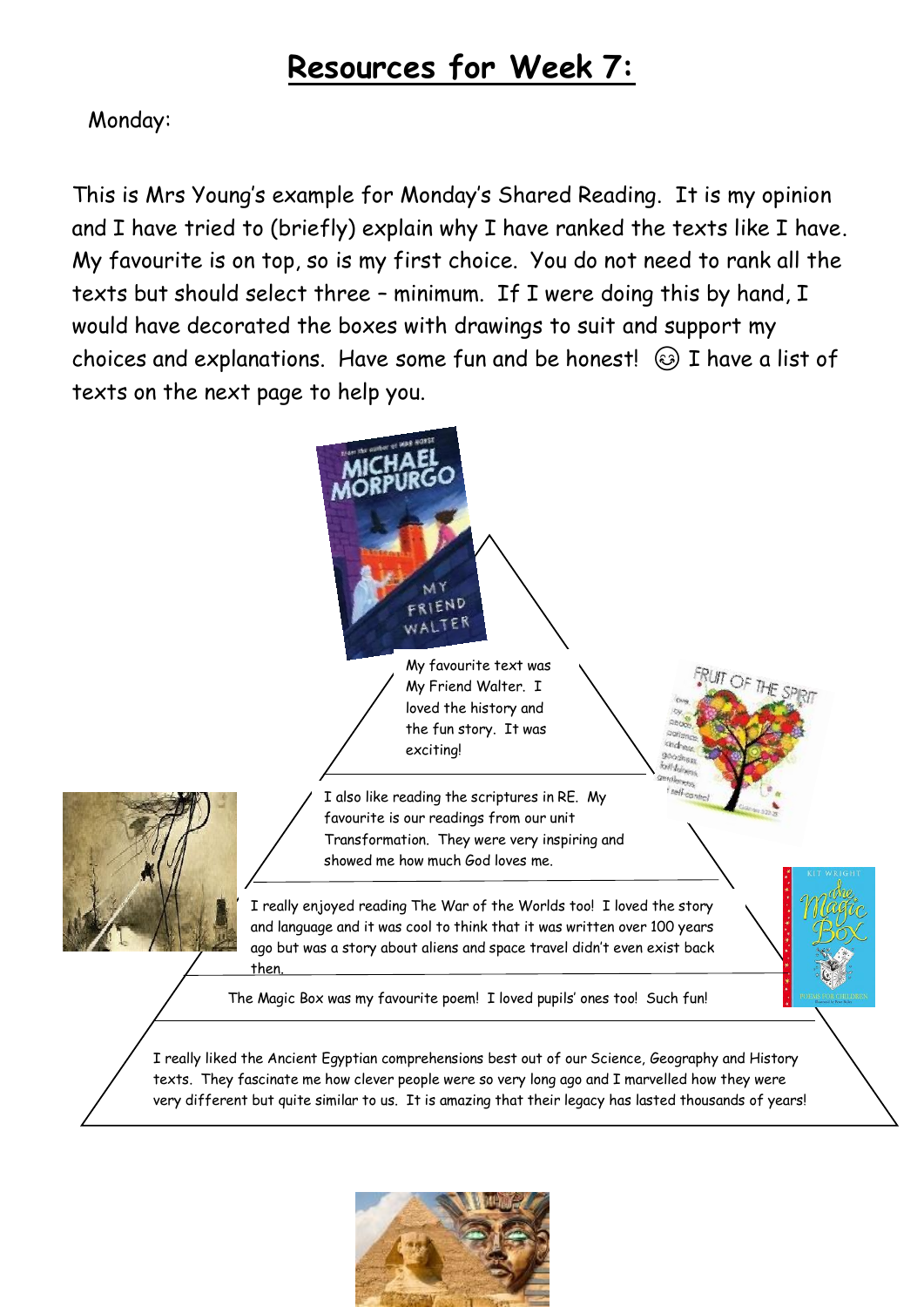| English               | <b>RE</b>             | Science               | Humanities               |
|-----------------------|-----------------------|-----------------------|--------------------------|
| Macbeth               | Made to Be Like God   |                       | Non-fiction texts on     |
| Double Double Toil    | Genesis 1: 26-31      |                       | Hampton Court            |
| and Trouble Poem      |                       |                       | Palace, Henry VIII       |
|                       |                       |                       | and Thomas Wolsey.       |
| The War of the        | Grow to Be Like       | All sorts of non-     |                          |
| Worlds                | Christ                | fiction about our     |                          |
|                       | Ephesians 4: 11-13,   | solar system - our    |                          |
|                       | 15                    | planets, our moon,    |                          |
|                       | The Promised One      | sun and stars.        |                          |
|                       | Isaiah 25: 8-9        |                       |                          |
|                       | Light in the Darkness |                       |                          |
|                       | Isaiah 9: 2-3, 6-7    |                       |                          |
| Stormbreaker          | May We All Be One     | Recipes for food.     |                          |
|                       | Corinthians 12: 12-   |                       |                          |
|                       | 17, 21, 27            |                       |                          |
| My Friend Walter      | The Last Supper       |                       | Non-fiction texts on     |
| Sir Walter Raleigh's  | Luke 22: 14-20        |                       | Sir Walter Raleigh,      |
| poems                 | Temptation            |                       | The Tower of London      |
|                       | Luke 4: 1-12          |                       | and various crimes       |
|                       |                       |                       | and punishments.         |
| The Fairy's Mistake   | On the Road to        | Non-fiction about     |                          |
| Cinderella            | Emmaus                | life cycles of living |                          |
| Mufaro's Beautiful    | Luke 24: 13-35        | things.               |                          |
| Daughters             | Fruits of the Holy    |                       |                          |
| The Egyptian          | Spirt                 |                       |                          |
| Cinderella            | Galatians 5: 16-17.   |                       |                          |
|                       | $22 - 23$             |                       |                          |
| The Magic Box         | The Ten               |                       | Non-fiction texts on     |
| Hold Fast to Dreams   | Commandments          |                       | Egypt, the pyramids,     |
| A Dream Deferred      | Exodus 20: 1-17       |                       | the pharaohs, the        |
| I Know Why the        | Wonders of Creation   |                       | Gods, life during        |
| Caged Bird Sings      | Genesis 1: 1-25       |                       | <b>Ancient Egyptians</b> |
| Life Doesn't Frighten |                       |                       | and the discovery of     |
| Me                    |                       |                       | King 'Tut's' tomb.       |

during year 5.

Suggestions for other authors for poems for you to read or perhaps you have some of your own.

Grace Nichols: Cosmic Disco

Michael Rosen: Great Day

Roger Stevens: You Can Be A B C

Wilf Merttens: What do you want to be?

Jack Prelutsky: Spaghetti Spaghetti!